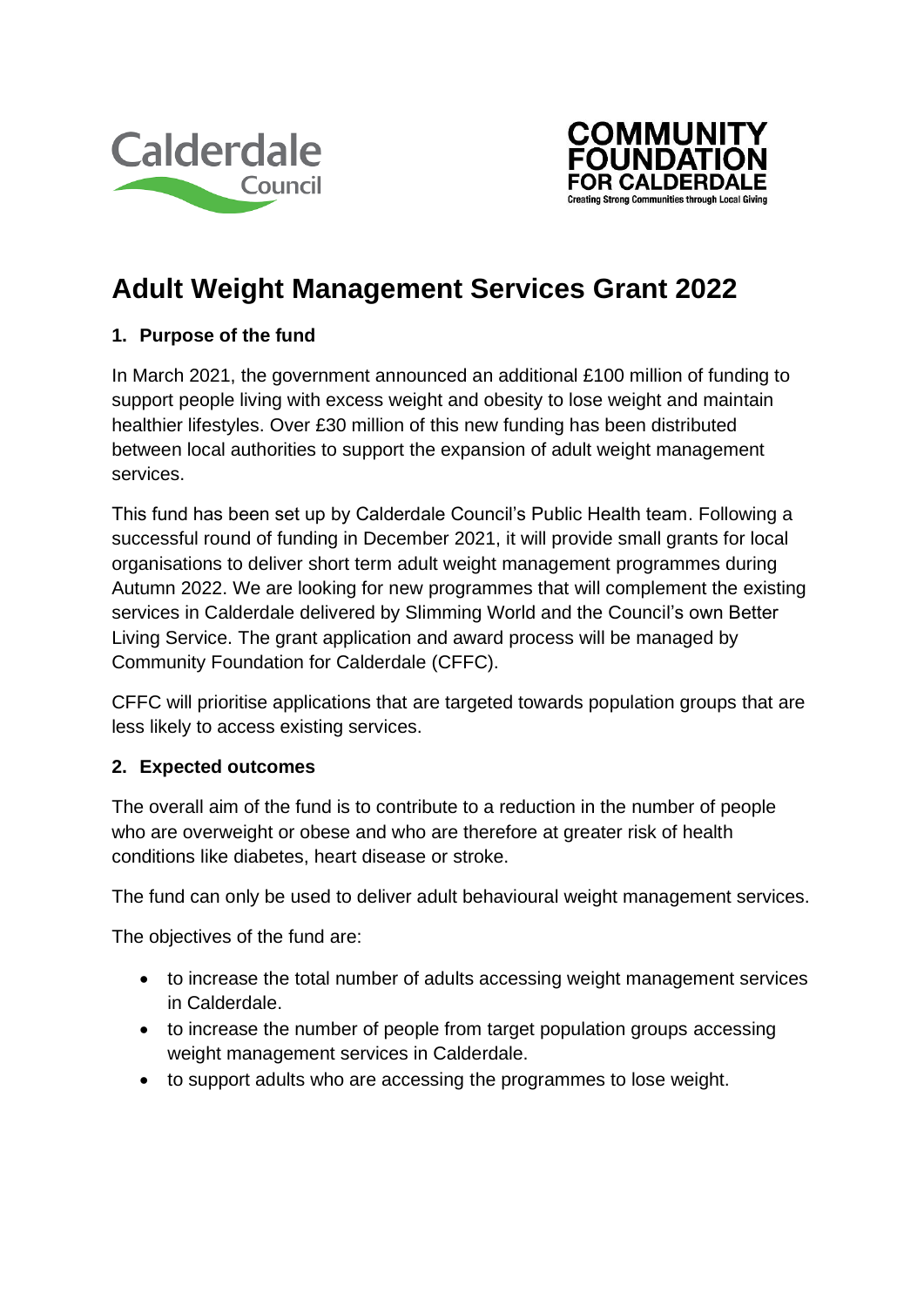# **3. Eligible providers**

The fund is open to any organisation based in Calderdale that can deliver a service that meets the conditions of the grant set out below (see Eligible activity). This includes voluntary and community sector organisations and local private businesses.

Organisations that previously received funding last year are eligible to apply again. Previous projects can be repeated with new participants or applications can be for completely new projects.Applying organisations will be accountable for monitoring and finance and must meet one of the criteria below:

- Constituted voluntary, community and faith groups run for and by local people (individuals cannot apply)
- Registered charities and groups with charitable purposes working in Calderdale, (including Charitable Incorporated Organisations, IPS etc)
- Private companies registered with Companies House
- Community Interest Companies (CICs) who do not, and cannot, pay dividends. CFFC recognises that other kinds of organisation may also carry out activities which are charitable. This may include Social Enterprises, Community Interest Companies, and Companies limited by guarantee. Organisations that do not fully meet the not-for-profit criteria above but do carry out activities which are charitable and have a clear public benefit can be supported where:
- *1. There is demonstrable public benefit and clear protection against private benefit*
- *2. The organisation has a minimum of three directors, the majority of whom are not paid employees*
- *3. The salaries and benefits of any paid directors must be approved by most nonexecutive directors and must be reasonable and proportionate to the work they do and the financial position of the organisation*
- *4. CICs must have an asset lock body with objectives which are both charitable and like the CIC*

CFFC is unlikely to award a grant of more than £5,000 to CICs or social enterprises which allow for payment to members of their governing body.

- Community Amateur Sports Schemes (CASCs) whose Governance documents include a clear community benefit clause, open membership and an asset lock
- Schools (except private, fee charging schools), whether part of the Local Authority or direct funded in some way, to apply for grants for activities which are clearly extra-curricular. CFFC welcomes applications from PTAs/Friends of School groups and Academies.
- We expect that community organisations whose previous years income is in excess of £5k will be registered as Charities, CIOs, CICs or will have some form of other appropriate legal status. This is a legal requirement. If organisations apply to CFFC who have had an annual income of more than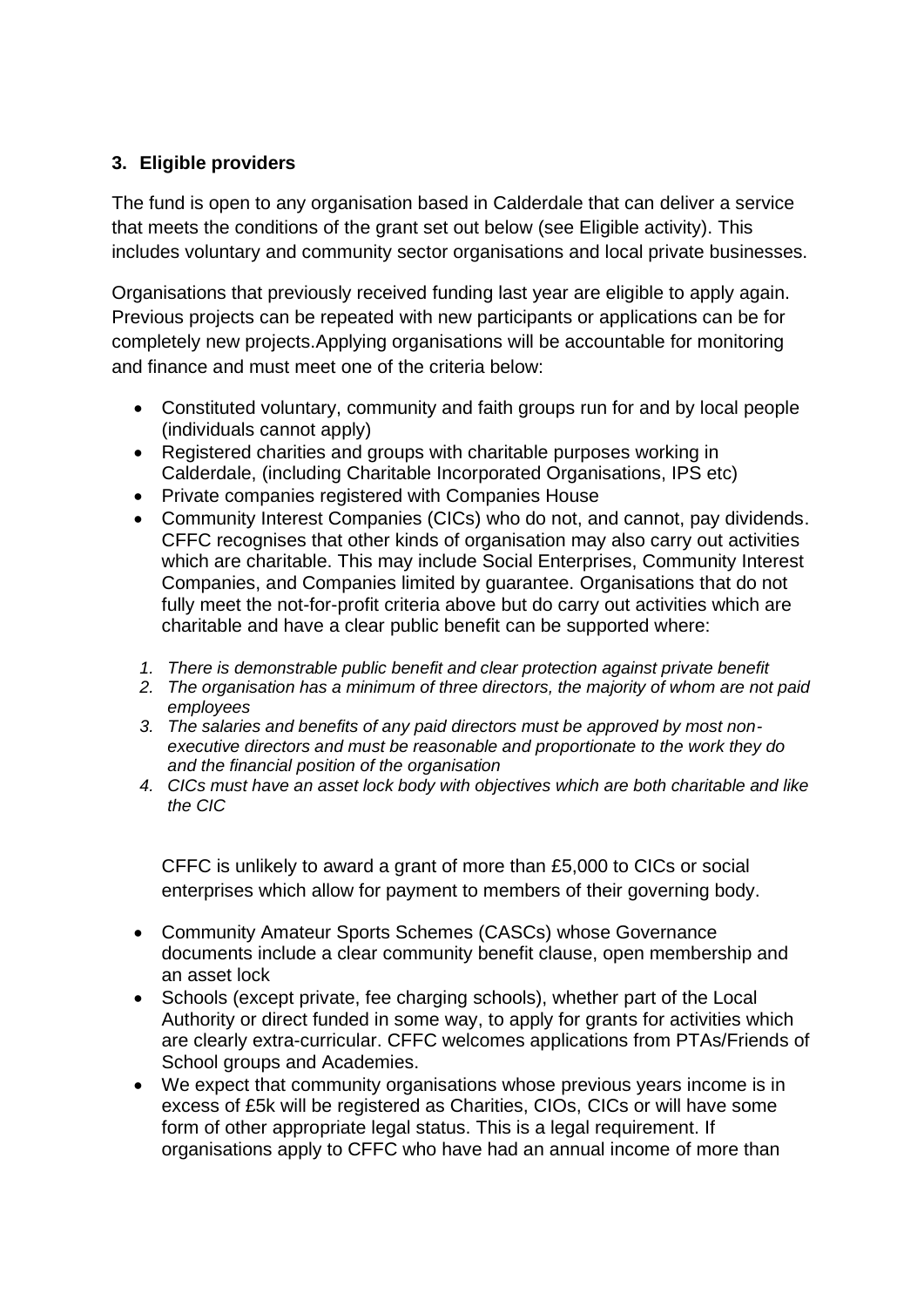£5k but have not registered, then confirmation of planned registration with a timescale will be required

• We will check registered charities, CICs etc with the Charity Commission and Companies House, as appropriate, to ensure that returns to the appropriate authority are in one time, and where this isn't the case, we will approach the applying organisation for an explanation. If the explanation for a late return is not felt to be reasonable a grant award will not be made. Applications will not be considered from that organisation until the situation is rectified*.*

Applicants should supply all of the items listed below

- 1. **constitution**, terms of reference, or relevant governance document.
- 2. **bank account details and a recent bank statement** (within the last 3 months)
- 3. **annual accounts** and evidence of the ability to track all financial transactions
- 4. appropriate **insurance** for your activities
- 5. a written policy for **safeguarding** (children, young people and/or vulnerable adults)
- 6. an **equalities and diversity** policy
- 7. A list of **trustees/management committee members/directors** we do not need their contact details, a list of names will suffice
- 8. **Quotes** to evidence the costs in your project budget
- 9. **Evidence of Qualifications** please scan and submit your certificates. If you aren't able to scan them, you can photocopy and post them. Speak to a team member if you need help [grants@cffc.co.uk](mailto:grants@cffc.co.uk)

# **4. Eligible activity**

The funding for these grants has come from the Department of Health & Social Care (DHSC). DHSC has set out clear guidance and instructions about the programmes that can be funded.

You will be asked in your application how your proposed programme will meet the following requirements:

- Programmes must reflect [NICE guidance \[PH53\]: Weight management –](https://www.nice.org.uk/guidance/ph53) lifestyle [services for overweight or obese adults.](https://www.nice.org.uk/guidance/ph53)
- Programmes must address diet, physical activity and behaviour change.
- Participants must be residents of Calderdale aged 18 or over with a Body Mass Index (BMI) of 25 or more.
- Participants must be supported for at least 12 weeks.
- Participants should not already be paying for weight management support.
- Programmes must begin no later than 1st September 2022 and end no later than 30th November 2022.
- Programme providers must be able to demonstrate that they are suitably qualified to deliver weight management programmes. This could includea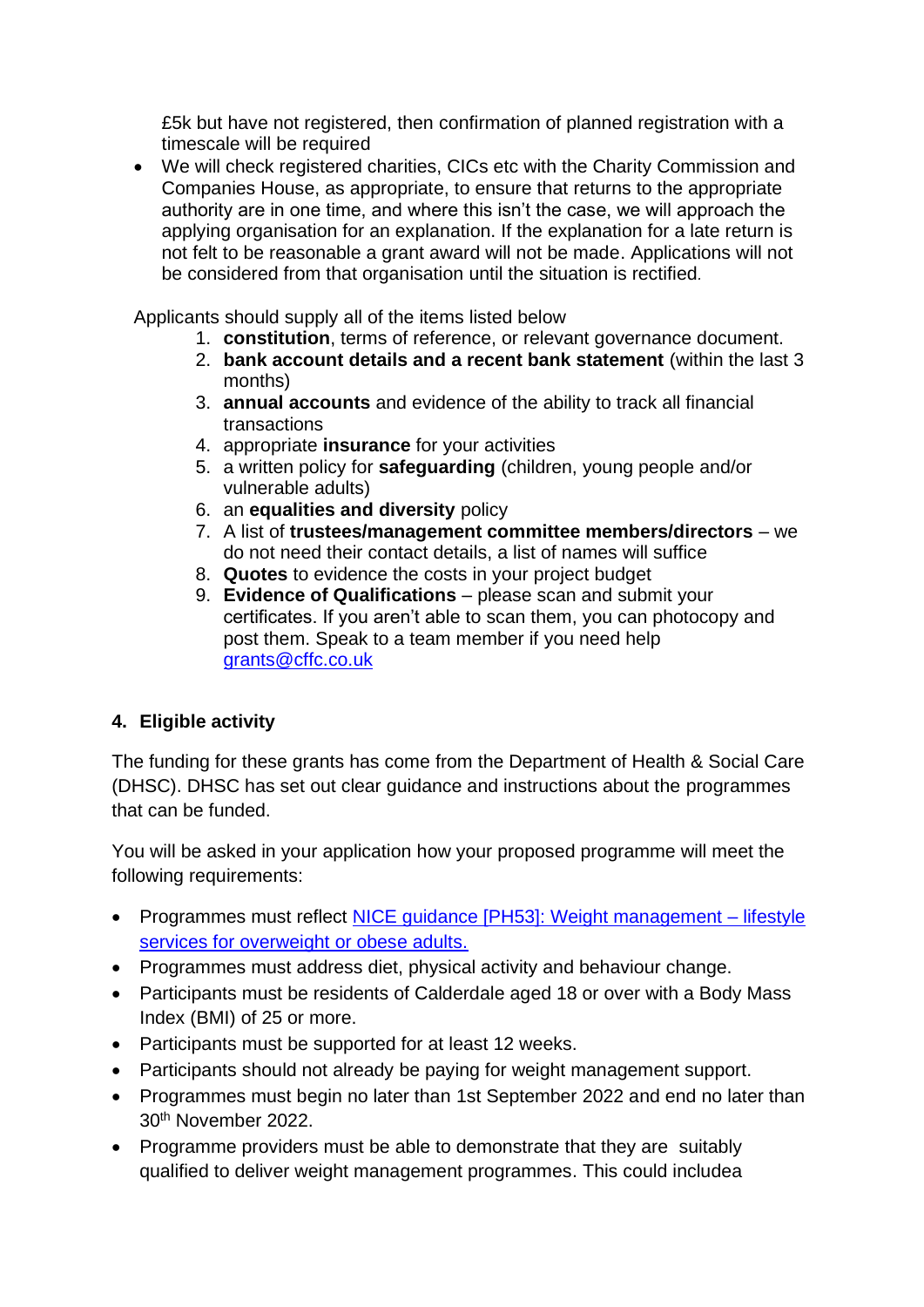diploma or certificate in Weight Loss, Weight Management or Diet & Nutrition (other relevant qualifications will also be considered). Applications will be prioritised where providers are able to demonstrate previous experience of providing Weight Management programmes.

• Programme providers will be required to submit monthly anonymised data for all of their participants to Calderdale Council for onward submission to the Office for Health Improvement and Disparities*.*

# **5. Key target groups**

Applications are welcomed for universal programmes that are open to all. However, CFFC will prioritise applications that are targeted towards key population groups. This could be people who are less likely to access existing services, or people who are at greater risk of developing health conditions. This might include:

- People living in deprived areas within Calderdale,
- People from minority ethnic communities,
- People with a mental illness or learning disability,
- Men of working age.

You can also suggest other population groups that you intend to target your programmes towards.

If your application specifies a particular target population group, the expectation is that a minimum of 50% of participants would be from that target group.

#### **6. Fund value and allocations**

The total fund available is at least £45,000*.*

Grants are available for up to £5,000 per application. However, the panel will consider grants above £5,000 if the application strongly demonstrates that the programme will be able to reach a good number of people from a target population group and deliver good value for money. Please remember that applications are compared against one another so if your costs are higher you'll need to be able to evidence why this is and why you think you are offering value for money.

#### **7. Application process**

Applications are completed online. Please click on the link below to apply:

#### [Click here to apply to the Weight Management Programme](https://ukcf.secure.force.com/forms/Generalover1500/AdultWeightManagementProgrammesgrantsforCalderdale)

This link will take you to a form where you can register your email address. You'll then be sent a unique application link which you can click on to apply. This link can be saved and shared with partners until you are ready to submit it. Please don't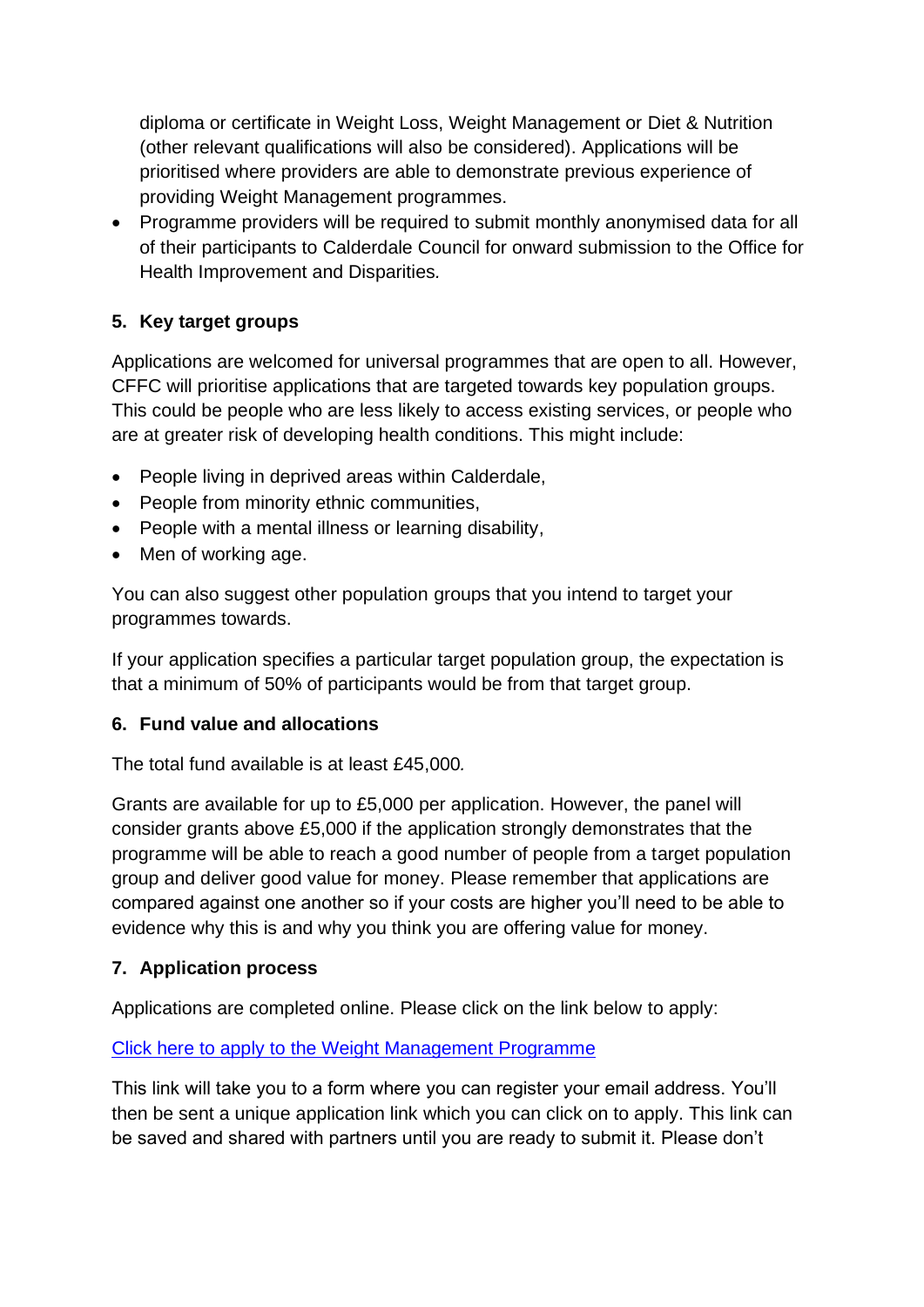forget to attach ALL the relevant documents outlined in section 3. You can also add any supporting information you think will help CFFC assess your application**.**

## **8. Scoring**

Please read this section carefully. It shows you how we will score each application:

- a) **Project deliverables** i.e. sections 4 & 5 above –Assessors will be looking to see that **each point** listed in the two sections above is addressed adequately in the application form.
- b) **Documentation** the documents you need to send with your application are listed above in section 3 and include things like your constitution, recent audited accounts, equality & diversity policy, evidence of insurance, qualifications to deliver weight management programmes etc. We use these documents to check applicants (or lead applicants) are eligible for funding
- c) **Project budget** assessors will be looking to see the project budget is reasonable and based on worked-out costs. Provide any quotes as evidence for your budget if you can. Please remember that your budget will be compared to all other applicants.
- d) **Compliance** for former applicants to CFFC, we will review your compliance with monitoring and marketing and any other agreed requirements, from previous applications.
- e) **Financial stability** we will be looking at the financial position of each applicant to ensure any grants awarded from public money are not at risk

#### **9. Monitoring**

We will ask you to share data and report back to CFFC and Calderdale Council on the use of the funding. This will be via an end-of-grant online monitoring form, supplied by CFFC. We will share a sample form with you before projects start, so you can see the information we will be looking for, for example parent/participant feedback and evidence of spend. **Please keep all receipts and budgetary information for submission** at the end of the grant

You will be required to submit anonymised data for all participants to Calderdale Council on a monthly basis. A template of the [reporting spreadsheet and technical](https://www.gov.uk/government/publications/adult-weight-management-services-collect-and-record-data)  [guidance](https://www.gov.uk/government/publications/adult-weight-management-services-collect-and-record-data) on how to complete it is available. Support with completing data submissions will be provided by Calderdale Council but you must ensure that you are able to meet the reporting requirements.